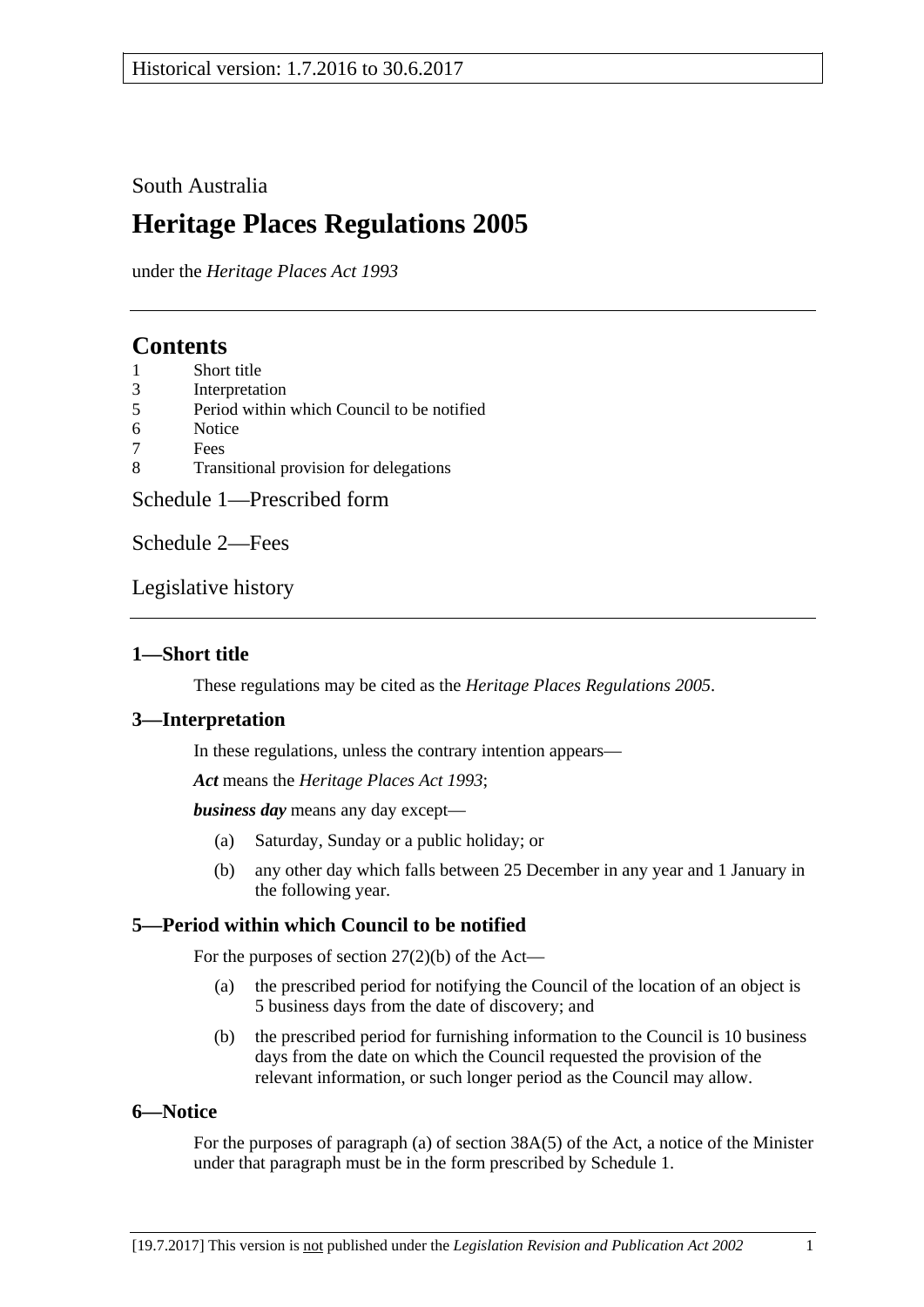## <span id="page-1-0"></span>**7—Fees**

- (1) The fees set out in [Schedule 2](#page-4-0) are payable to the Council.
- (2) The Council may waive or reduce a fee if satisfied that it is appropriate to do so in a particular case.

# <span id="page-1-1"></span>**8—Transitional provision for delegations**

A delegation made by the State Heritage Authority may continue to operate as if it were a delegation made by the Council until that delegation is varied or revoked by the Council.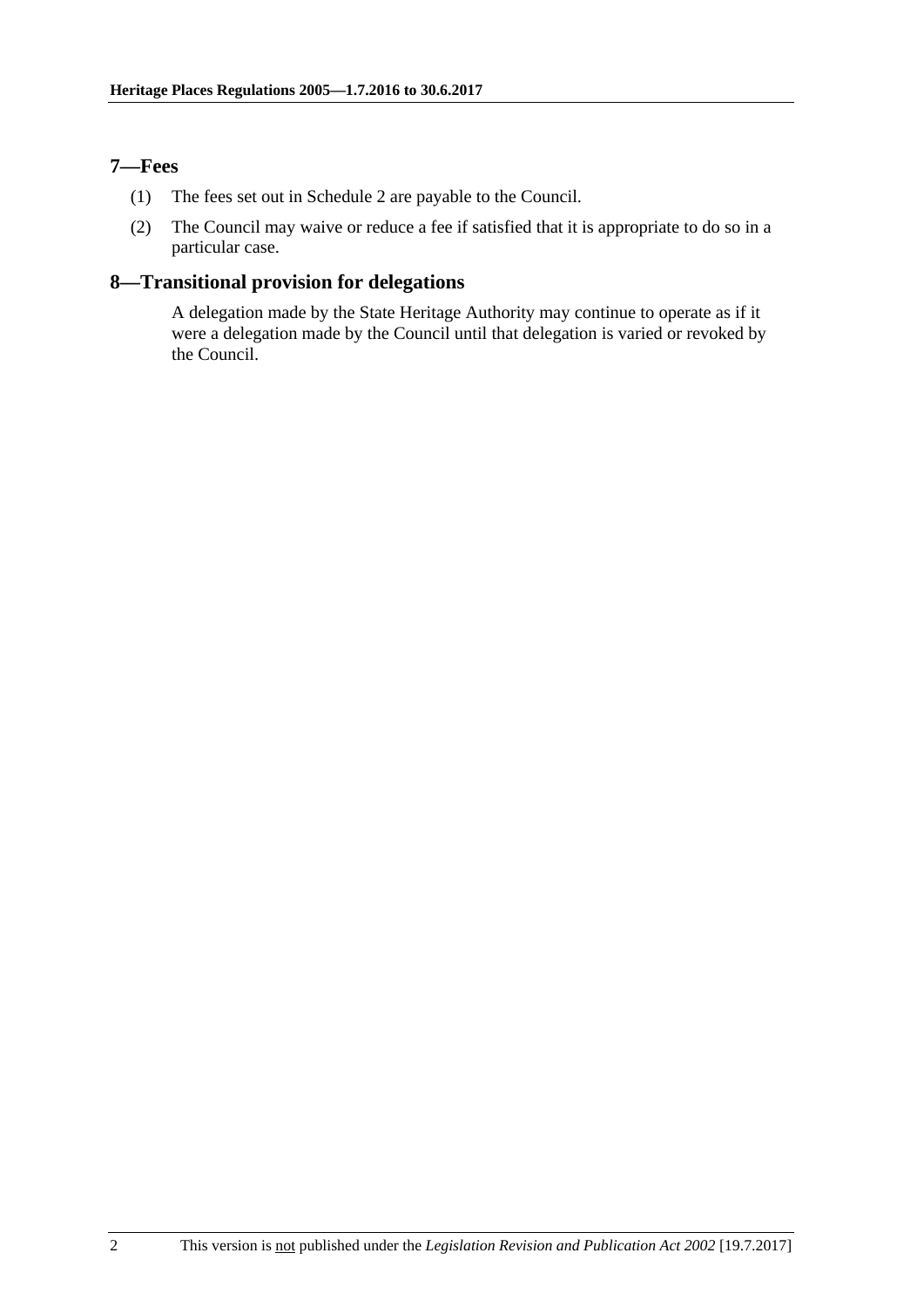File No

# <span id="page-2-0"></span>**Schedule 1—Prescribed form**

## Heritage Places Act 1993

NOTICE for the purposes of section 38A(5) of the Act

| <b>PART A-Notice</b>                                                                    |               |                 |  |
|-----------------------------------------------------------------------------------------|---------------|-----------------|--|
| To:                                                                                     |               |                 |  |
| Title: Mr/Mrs/Ms                                                                        | Last<br>Name: | Given<br>Names: |  |
| Company Name<br>(if applicable):                                                        |               |                 |  |
| Postal Address:                                                                         |               |                 |  |
| Street Address (if different<br>from above) or other<br>information relevant to service |               |                 |  |

- $\mathbf{1}$ It is alleged that you have engaged in conduct in contravention of the *Heritage Places* Act 1993 ("the Act"). The particulars of the alleged contravention are set out in Part B of this notice.
- $\overline{2}$ The purposes of this notice is to give you the opportunity to elect to be prosecuted for the alleged contravention under section  $38A(5)(a)$  of the Act. If you do not elect to be prosecuted, the Minister, a local council, or any other person acting with the leave of the Environment, Resources and Development Court may commence civil penalty proceedings under section  $38A(1)(c)$  of the Act for the purposes of obtaining an order from the Court that you pay into the South Australian Heritage Fund an amount as a monetary penalty on account of the contravention. In these civil proceedings, any contravention of the Act would only need to be proved "on the balance of probabilities".
- 3 If you elect to be prosecuted rather than facing the civil penalty proceedings, you must serve a written notice on the Minister within 21 days after service of this notice.
- $\overline{\mathbf{4}}$ The following matters are relevant to the provision of a notice of election to the Minister:
	- $(1)$ The notice must be addressed to the Minister as follows:

### [Insert relevant information]

 $(2)$ You may choose to use the pro forma notice to the Minister attached to this document, or you may inform the Minister by letter if you so wish.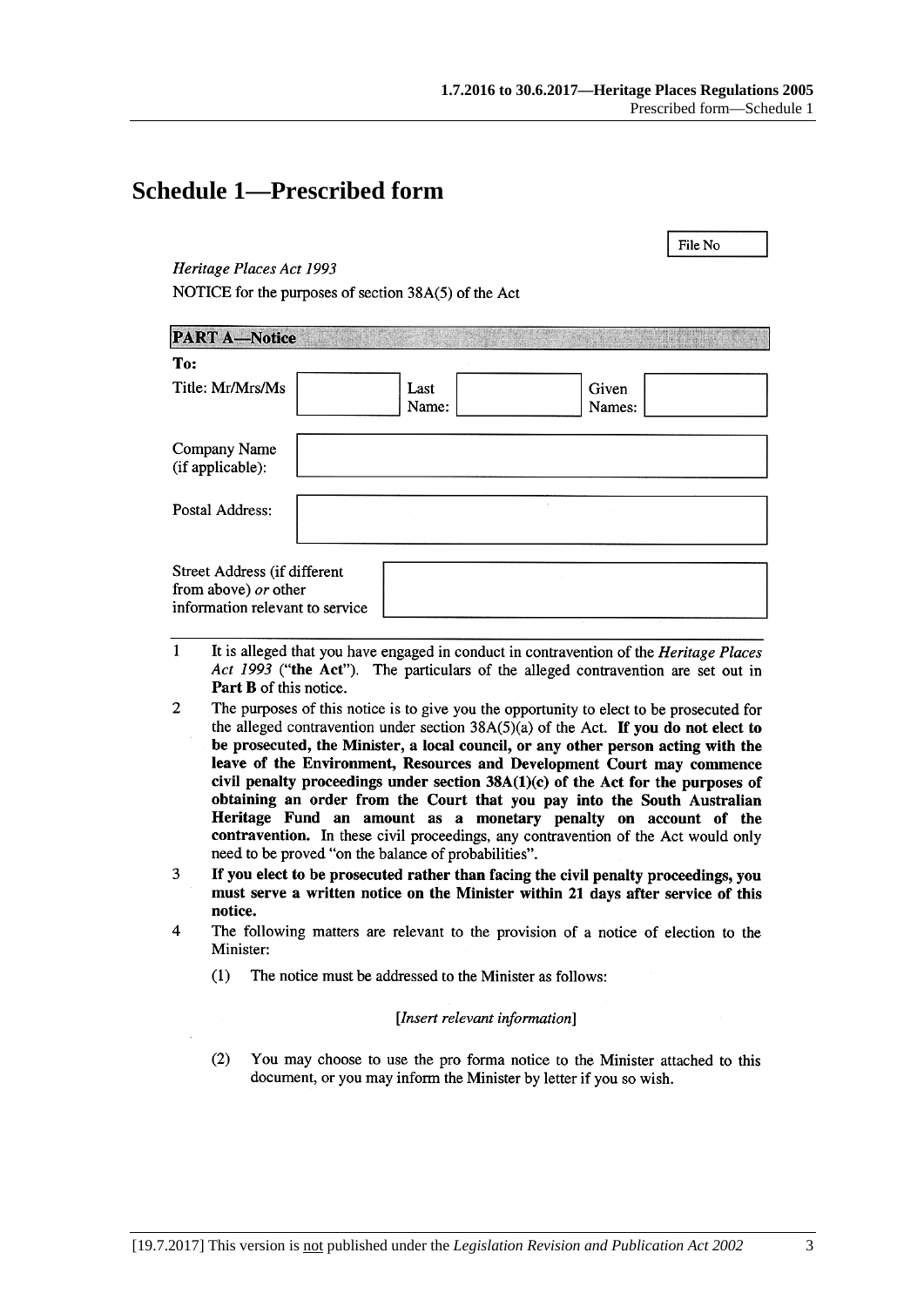- $(3)$ Please quote your name and the File Number shown at the top of this document.
- $(4)$ be Additional information about the Act can obtained from www.environment.sa.gov.au/heritage. Information concerning this Notice can be obtained by telephone from the Manager, Heritage Branch-Telephone [insert relevant number]. There is also some additional general information set out below.
- If you do not respond within 21 days after service of this notice, proceedings  $(5)$ may be commenced to recover the "civil penalty" in the Environment, Resources and Development Court.

| <b>PART B-Particulars of alleged contravention</b> |              |
|----------------------------------------------------|--------------|
| Name of State Heritage<br>Place (if applicable):   | Register No: |
| <b>Address or Location:</b>                        |              |
| The details of the contravention are as follows:   |              |
|                                                    |              |
|                                                    |              |
| Issued by:                                         | Date:        |

## **PART C-General information**

#### $\mathbf{1}$ **Heritage Places Act 1993**

The *Heritage Places Act 1993* is an Act to make provision for the identification, recording and conservation of places and objects of non-Aboriginal heritage significance, to establish the South Australian Heritage Council, and for other purposes.

#### $\overline{2}$ **Section 38A-ERD Court**

- Subsection (1) allows an order to be made only where a contravention of the Act  $\bullet$ has occurred.
- Subsection  $(1)(c)$  allows the Court to order a monetary penalty to be paid into the South Australian Heritage Fund on account of the breach. A monetary penalty such as this is sometimes known as a "civil penalty" because it is a financial penalty imposed by a Court in civil proceedings. The penalty is intended as a deterrent.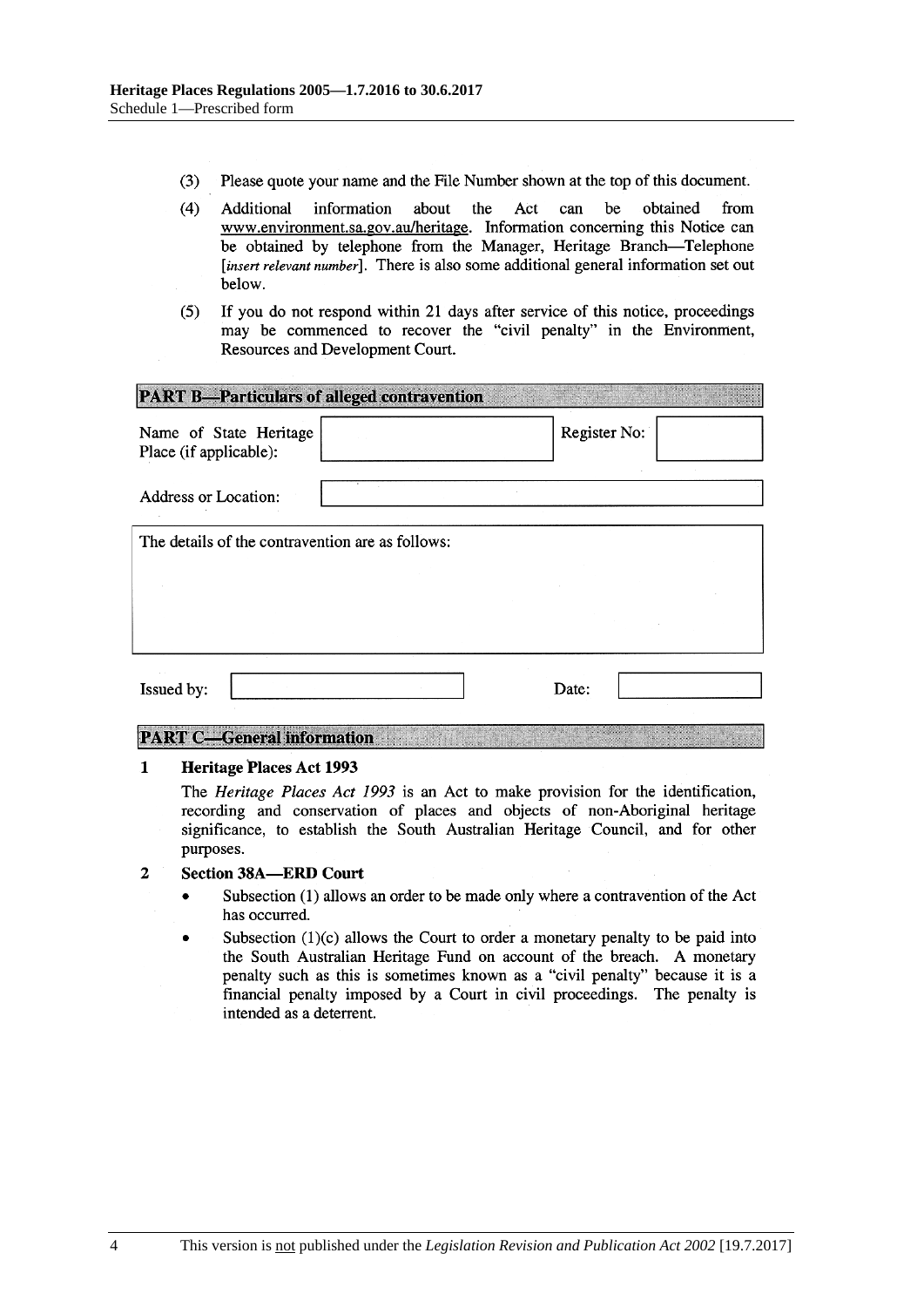- Subsection  $(5)(a)(i)$  imposes limits on the circumstances and manner of application and use of a civil penalty order. A person who is faced with the possibility of a civil penalty may elect to be prosecuted for a criminal offence, which must be proved at the higher standard of "beyond reasonable doubt".
- For the purposes of allowing a person to make an election, the Minister must serve a notice on the person advising the person that he or she may, by written notice to the Minister, elect to be prosecuted for the contravention, and allowing the person not less than 21 days to do so. This is the reason for the service of this notice.
- $\overline{3}$ Proceedings for a civil penalty are stayed if criminal proceedings are started or have already been started against the person for an offence that is the same (or substantially the same) as the conduct alleged to constitute the contravention to which the proceedings relate. They may be resumed if the criminal proceedings do not result in a formal finding of guilty being made against the person.
- $\overline{4}$ If an amount is paid in the civil proceedings, criminal proceedings may not be initiated against the person for an offence constituted by conduct that is the same (or substantially the same) as the conduct alleged to constitute the contravention in relation to which the amount has been paid.

### **Attachment**

## **Notice to the Minister**

 $\mathbf{1}$ I have received a notice from the Minister under section  $38A(5)(a)$  of the *Heritage* Places Act 1993 ("the Act") in connection with the proposed commencement of civil penalty proceedings in respect of a contravention of the Act.

The File No is:

 $\overline{2}$ In accordance with section  $38A(5)(a)$  of the Act I HEREBY GIVE NOTICE that I elect to be prosecuted for the alleged contravention.

| Name in full:                     |  |
|-----------------------------------|--|
| Signed:                           |  |
| Please also print signature here: |  |
| Contact details:                  |  |
|                                   |  |
| Date:                             |  |

# <span id="page-4-0"></span>**Schedule 2—Fees**

3

 $\overline{4}$ 

- 1 Certified copy of an entry in the Register in relation to a State Heritage Place, or an object identified by the Council under section 14(2) of the Act
- 2 Application for a certificate of exclusion in relation to land zoned "residential" under the relevant Development Plan—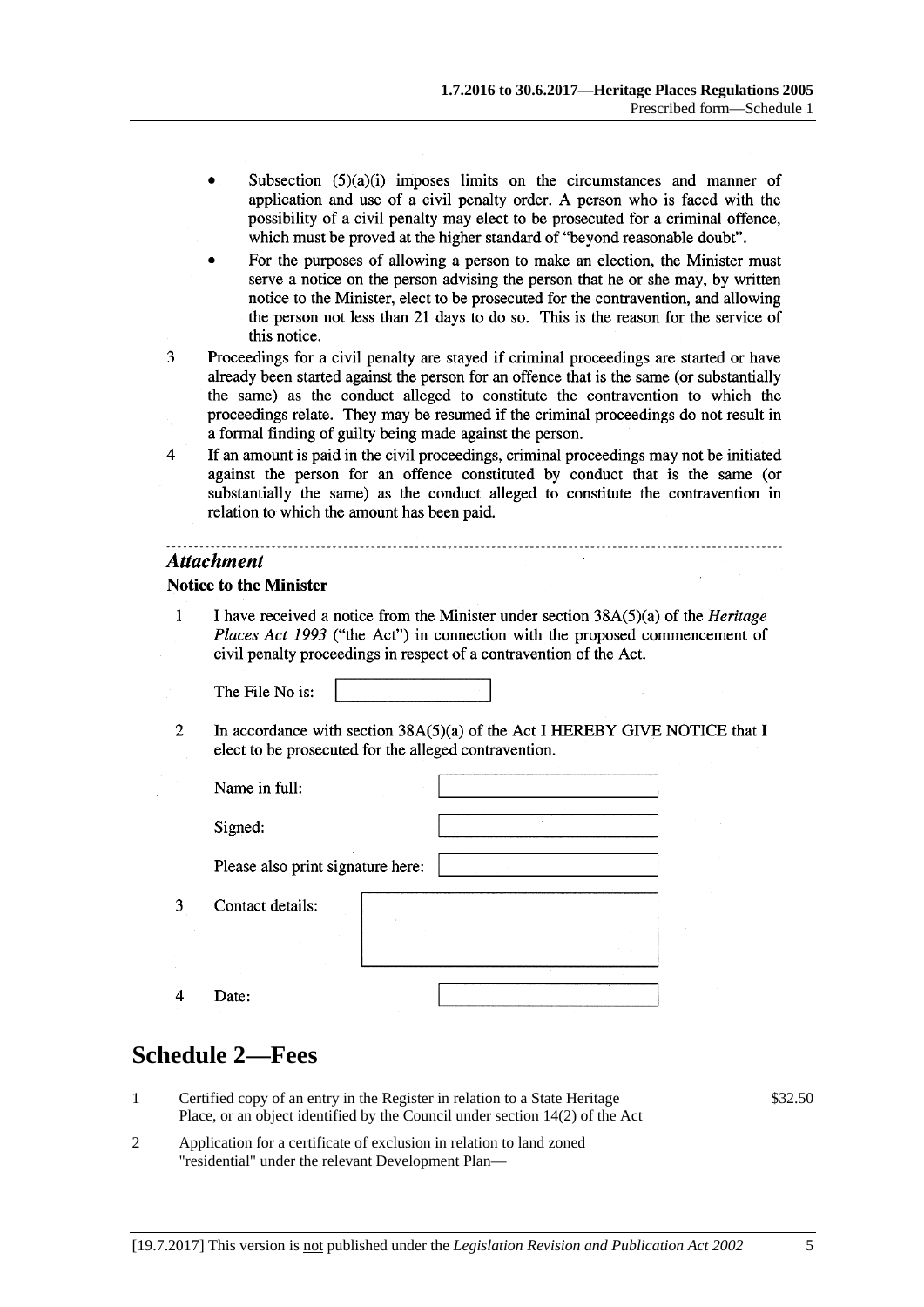| (a) | initial application fee<br>plus                                          | \$161                                              |
|-----|--------------------------------------------------------------------------|----------------------------------------------------|
| (b) | if the Council determines to invite public submissions                   | \$1465                                             |
|     | Application for a certificate of exclusion in relation to any other land | 5% of Valuer-General's<br>assessment of site value |
|     | Application for a permit under Part 5 Division 1 of the Act              | \$161                                              |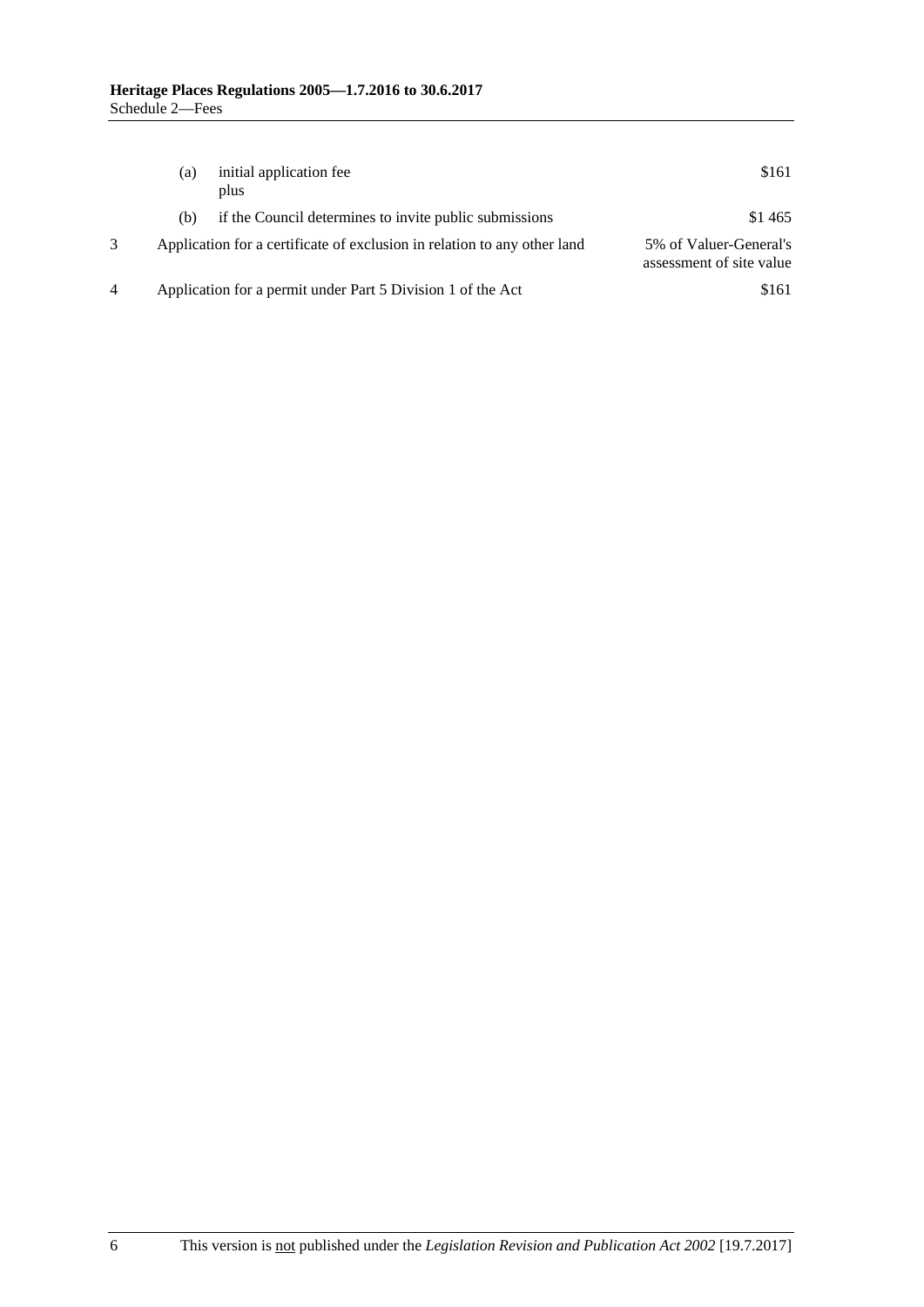# <span id="page-6-0"></span>**Legislative history**

# **Notes**

- Variations of this version that are uncommenced are not incorporated into the text.
- Please note—References in the legislation to other legislation or instruments or to titles of bodies or offices are not automatically updated as part of the program for the revision and publication of legislation and therefore may be obsolete.
- Earlier versions of these regulations (historical versions) are listed at the end of the legislative history.
- For further information relating to the Act and subordinate legislation made under the Act see the Index of South Australian Statutes or www.legislation.sa.gov.au.

# **Legislation revoked by principal regulations**

The *Heritage Places Regulations 2005* revoked the following:

*Heritage Regulations 2005*

# **Principal regulations and variations**

New entries appear in bold.

| Year No  |     | Reference                | Commencement     |
|----------|-----|--------------------------|------------------|
| 2005 240 |     | Gazette 17.11.2005 p3978 | 17.11.2005: r 2  |
| 2006 81  |     | Gazette 15.6.2006 p1706  | $1.7.2006$ : r 2 |
| 2007 156 |     | Gazette 7.6.2007 p2555   | $1.7.2007$ : r 2 |
| 2008     | 130 | Gazette 5.6.2008 p2125   | $1.7.2008$ : r 2 |
| 2009     | 121 | Gazette 4.6.2009 p2567   | 1.7.2009: r2     |
| 2010 91  |     | Gazette 10.6.2010 p2784  | $1.7.2010$ : r 2 |
| 2011 69  |     | Gazette 9.6.2011 p2088   | $1.7.2011:$ r 2  |
| 2012 74  |     | Gazette 31.5.2012 p2320  | $1.7.2012$ : r 2 |
| 2013 67  |     | Gazette 6.6.2013 p2145   | $1.7.2013$ : r 2 |
| 2014     | 173 | Gazette 19.6.2014 p2745  | $1.7.2014$ : r 2 |
| 2014 259 |     | Gazette 30.10.2014 p6236 | 31.12.2014: r 2  |
| 2015     | 129 | Gazette 18.6.2015 p2731  | $1.7.2015$ : r 2 |
| 2016 94  |     | Gazette 23.6.2016 p2239  | $1.7.2016:$ r 2  |
| 2017     | 170 | Gazette 22.6.2017 p2457  | $1.7.2017$ : r 2 |

# **Provisions varied**

New entries appear in bold.

Entries that relate to provisions that have been deleted appear in italics.

| Provision | How varied                                                            | Commencement |
|-----------|-----------------------------------------------------------------------|--------------|
| r 2       | omitted under Legislation Revision and<br><b>Publication Act 2002</b> | 1.7.2006     |